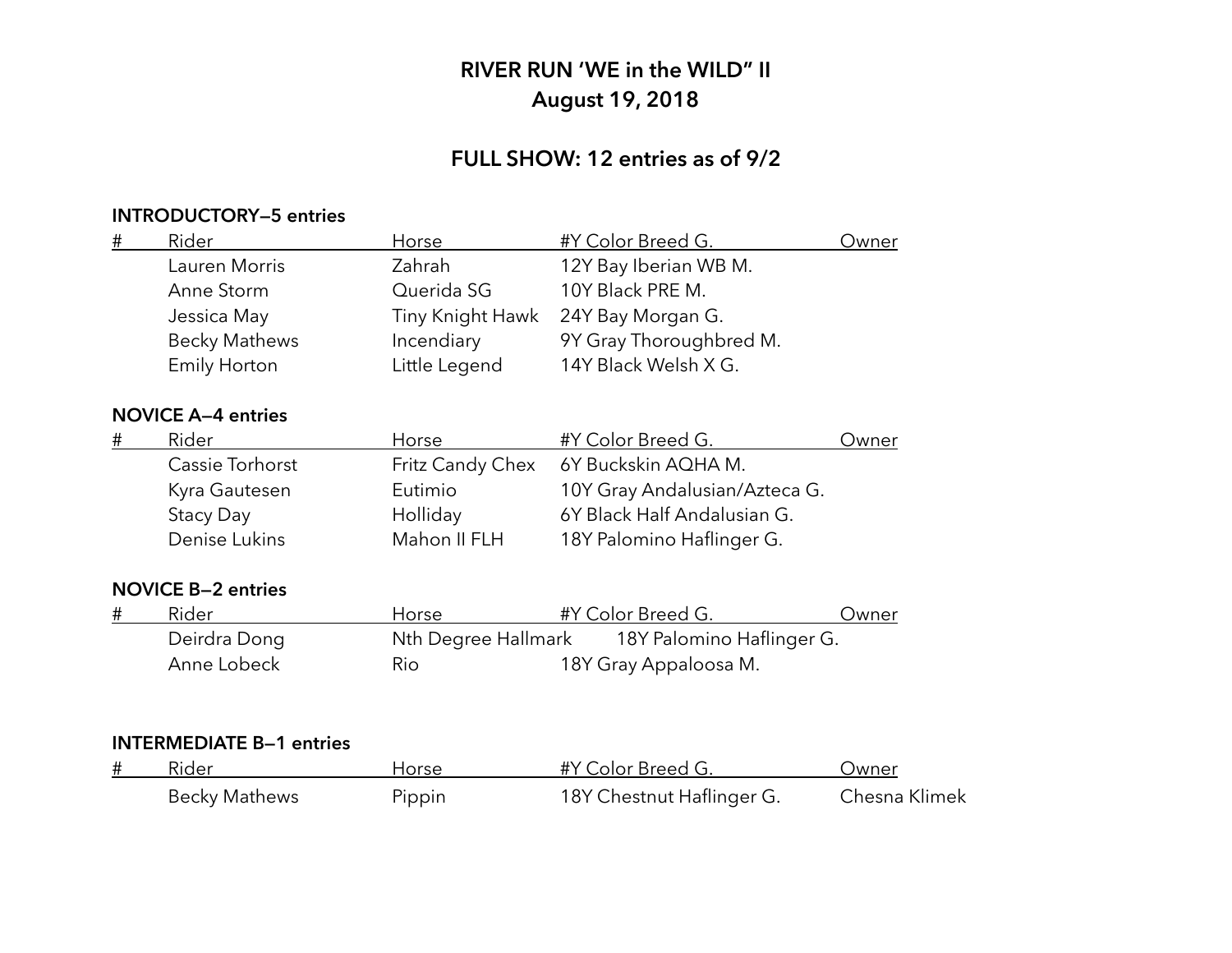## **DRESSAGE: 12 entries as of 9/2**

### **INTRODUCTORY—5 entries**

| $\#$    | Rider                     | Horse            | #Y Color Breed G.                             | Owner |
|---------|---------------------------|------------------|-----------------------------------------------|-------|
|         | Lauren Morris             | Zahrah           | 12Y Bay Iberian WB M.                         |       |
|         | Anne Storm                | Querida SG       | 10Y Black PRE M.                              |       |
|         | Jessica May               | Tiny Knight Hawk | 24Y Bay Morgan G.                             |       |
|         | <b>Becky Mathews</b>      | Incendiary       | 9Y Gray Thoroughbred M.                       |       |
|         | <b>Emily Horton</b>       | Little Legend    | 14Y Black Welsh X G.                          |       |
|         | <b>NOVICE A-4 entries</b> |                  |                                               |       |
| $^{\#}$ | Rider                     | Horse            | #Y Color Breed G.                             | Owner |
|         | Cassie Torhorst           | Fritz Candy Chex | 6Y Buckskin AQHA M.                           |       |
|         | Kyra Gautesen             | Eutimio          | 10Y Gray Andalusian/Azteca G.                 |       |
|         | Stacy Day                 | Holliday         | 6Y Black Half Andalusian G.                   |       |
|         | Denise Lukins             | Mahon II FLH     | 18Y Palomino Haflinger G.                     |       |
|         | <b>NOVICE B-2 entries</b> |                  |                                               |       |
| #       | Rider                     | Horse            | #Y Color Breed G.                             | Owner |
|         | Deirdra Dong              |                  | Nth Degree Hallmark 18Y Palomino Haflinger G. |       |
|         | Anne Lobeck               | Rio              | 18Y Gray Appaloosa M.                         |       |

| # | Rider                | Horse  | #Y Color Breed G.         | Jwner         |
|---|----------------------|--------|---------------------------|---------------|
|   | <b>Becky Mathews</b> | Pippin | 18Y Chestnut Haflinger G. | Chesna Klimek |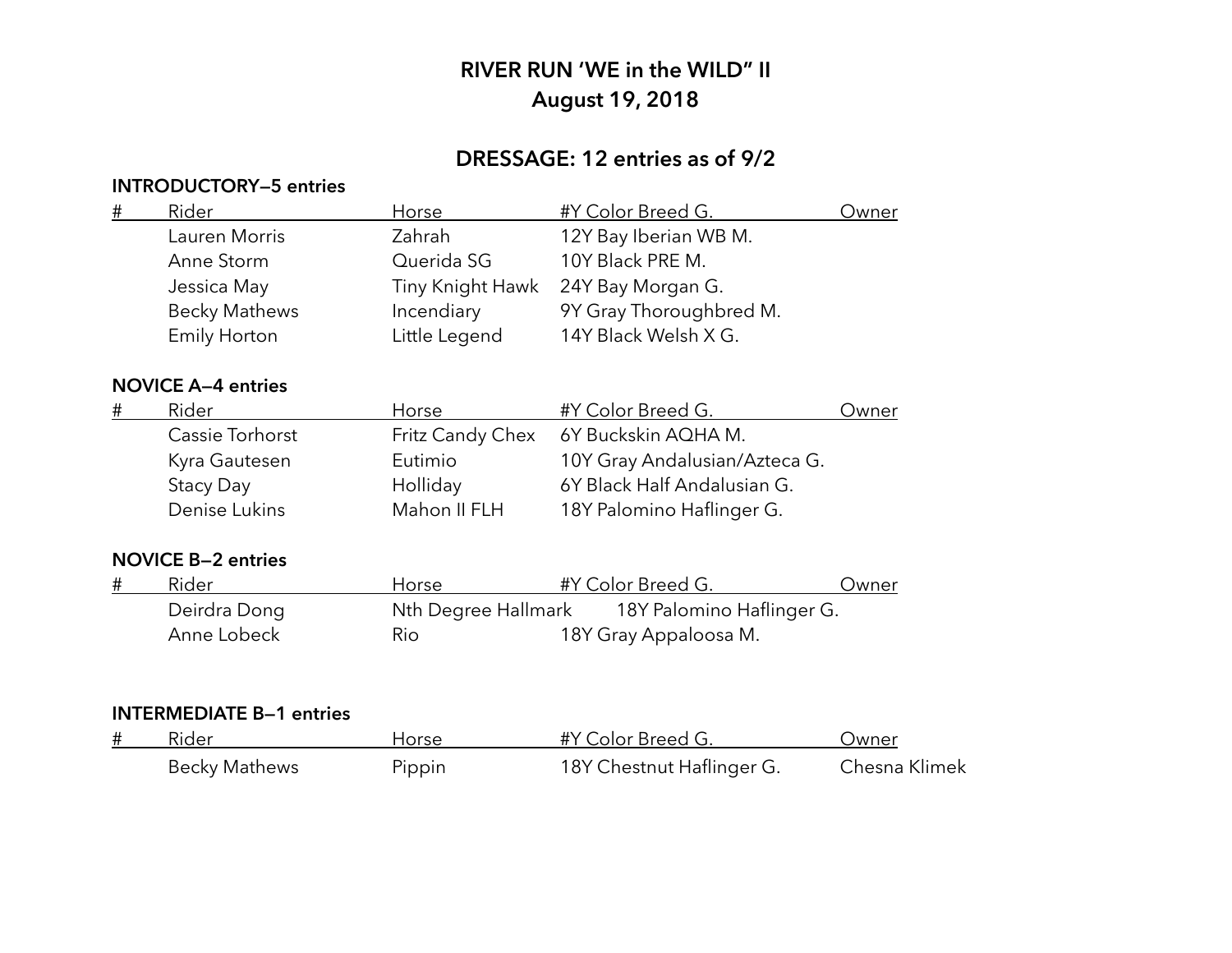# **EASE OF HANDLING: 12 entries as of 9/2**

### **INTRODUCTORY—5 entries**

| $\#$ | Rider                     | Horse               | #Y Color Breed G.             | Owner |
|------|---------------------------|---------------------|-------------------------------|-------|
|      | Lauren Morris             | Zahrah              | 12Y Bay Iberian WB M.         |       |
|      | Anne Storm                | Querida SG          | 10Y Black PRE M.              |       |
|      | Jessica May               | Tiny Knight Hawk    | 24Y Bay Morgan G.             |       |
|      | <b>Becky Mathews</b>      | Incendiary          | 9Y Gray Thoroughbred M.       |       |
|      | Emily Horton              | Little Legend       | 14Y Black Welsh X G.          |       |
|      | <b>NOVICE A-4 entries</b> |                     |                               |       |
| #    | Rider                     | Horse               | #Y Color Breed G.             | Owner |
|      | Cassie Torhorst           | Fritz Candy Chex    | 6Y Buckskin AQHA M.           |       |
|      | Kyra Gautesen             | Eutimio             | 10Y Gray Andalusian/Azteca G. |       |
|      | Stacy Day                 | Holliday            | 6Y Black Half Andalusian G.   |       |
|      | Denise Lukins             | Mahon II FLH        | 18Y Palomino Haflinger G.     |       |
|      | <b>NOVICE B-2 entries</b> |                     |                               |       |
| #    | Rider                     | Horse               | #Y Color Breed G.             | Owner |
|      | Deirdra Dong              | Nth Degree Hallmark | 18Y Palomino Haflinger G.     |       |
|      | Anne Lobeck               | Rio                 | 18Y Gray Appaloosa M.         |       |
|      |                           |                     |                               |       |

| # | Rider                | Horse  | #Y Color Breed G.         | Jwner         |
|---|----------------------|--------|---------------------------|---------------|
|   | <b>Becky Mathews</b> | Pippin | 18Y Chestnut Haflinger G. | Chesna Klimek |